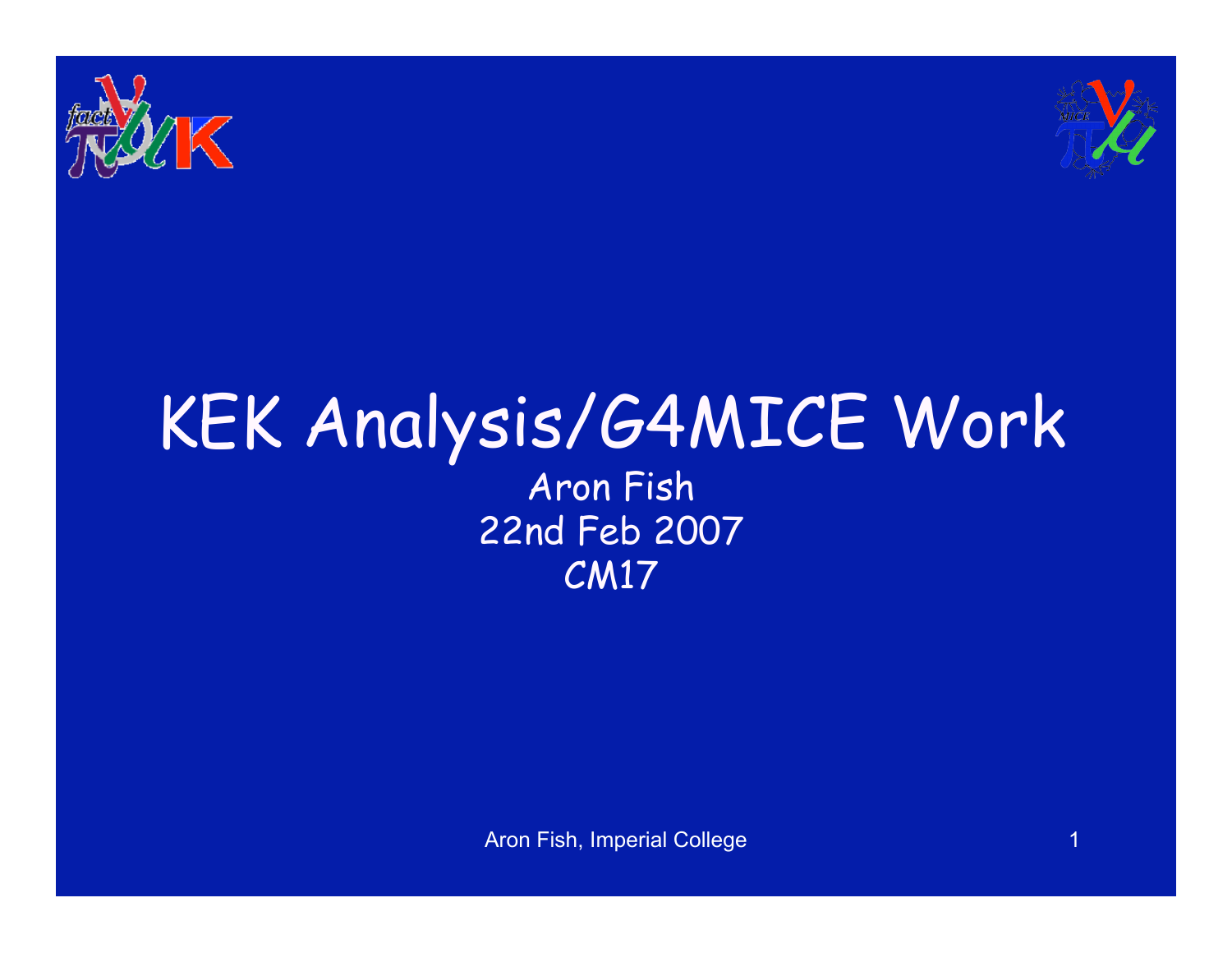





- What's done, what isn't?
	- Recon Tests explained
		- Results & Issues
			- Next Steps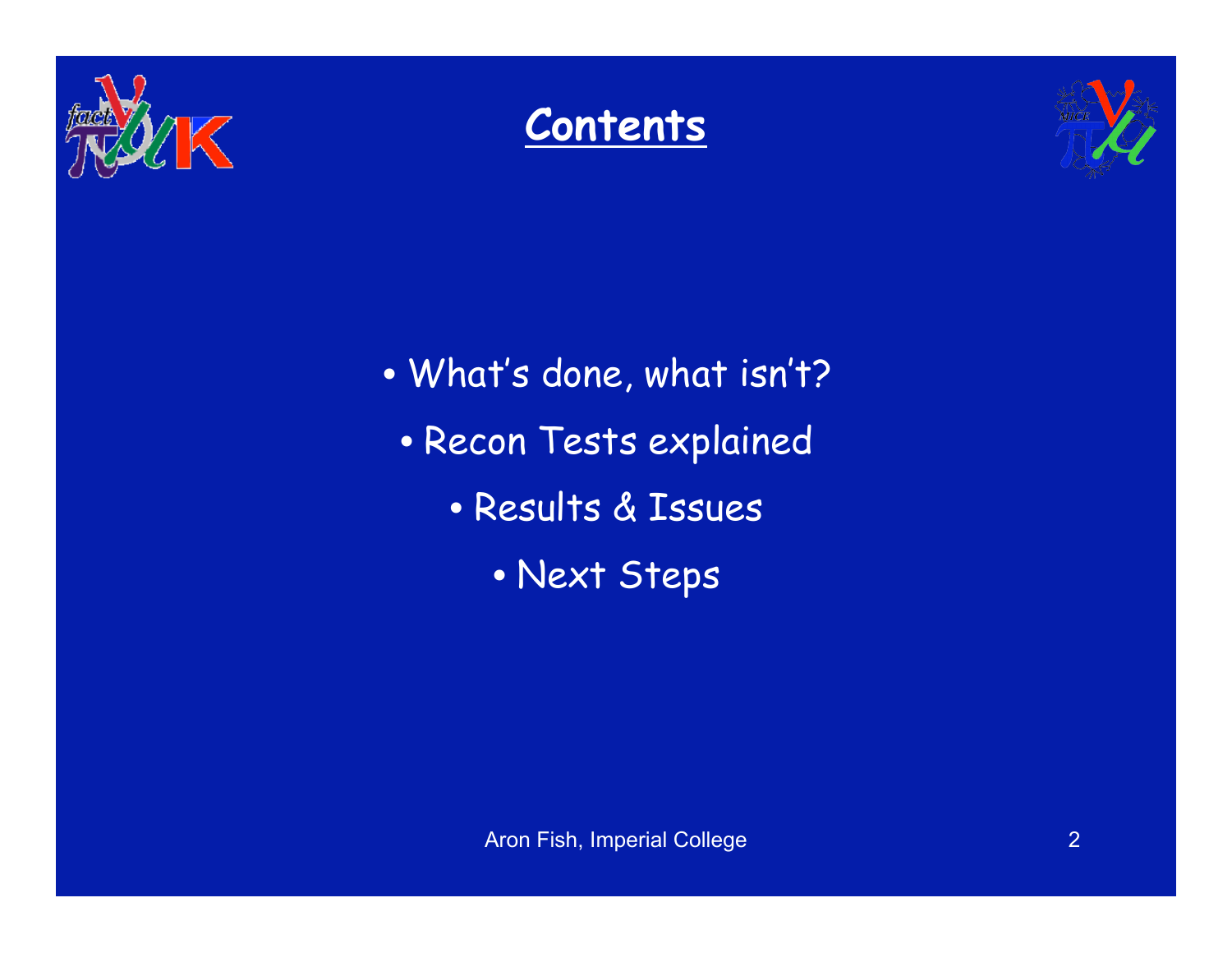

### **What' s Done, What Isn 't?**



- To Complete a full KEK analysis…
	- All tools/code are in place, apart from the current work: Reconstruction tests (see next few slides):
	- We are waiting for a new version of RecPack, but this is just in order to be able use field maps, which is only required for matching to the TOF, D1, D2 etc.

• To test RecPack, an upgrade to the existing control of the physics list has been added so that we can now control whether we run simulations with MCS and dE/dx (both on, both off, one on & one off). Last thing needed is to modify sensitive detectors, as we still want to see hits from the muons passing through the detectors when no dE/dx.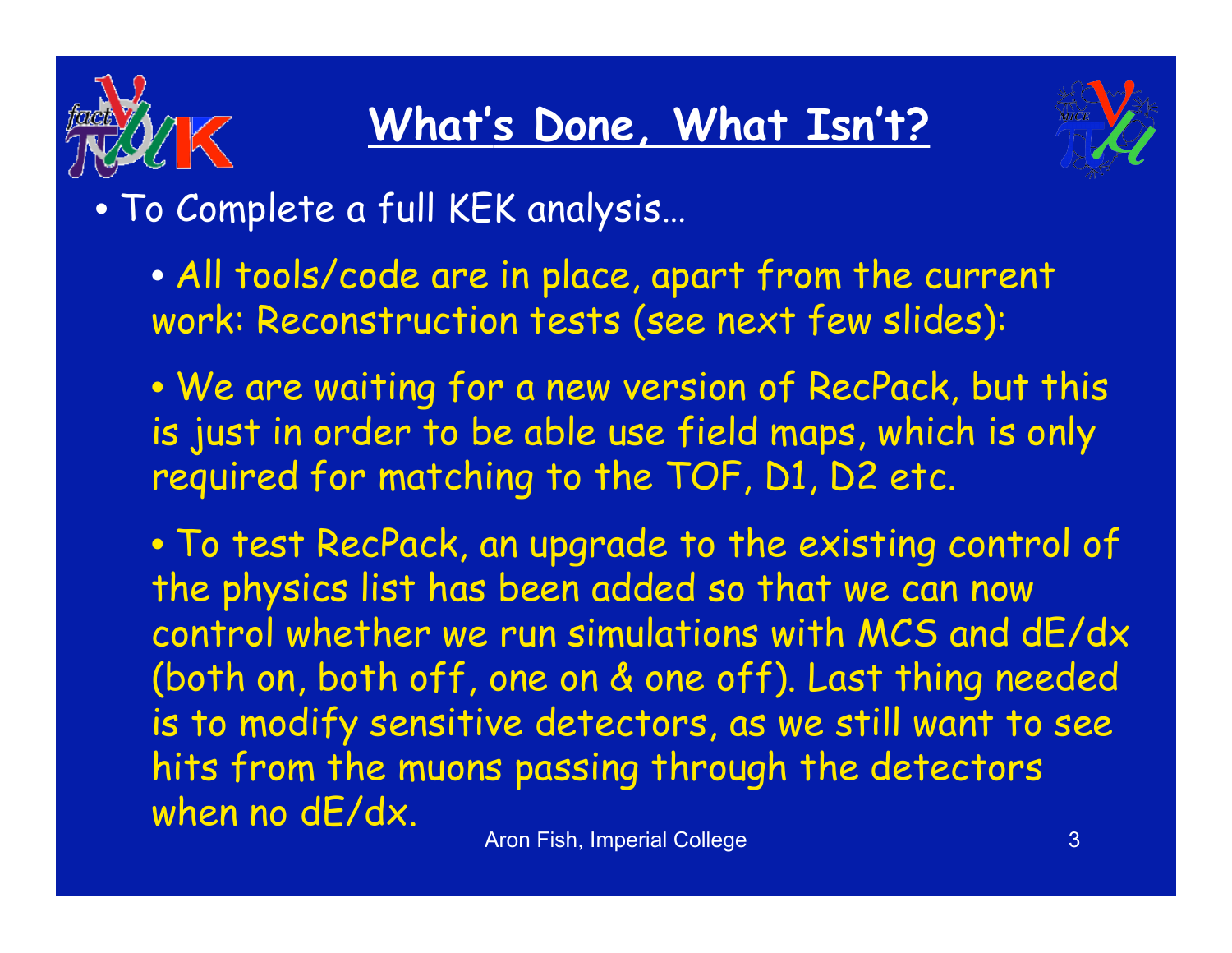

#### **What' s Done, What Isn 't?**



•The goal of the Reconstruction tests is so we know how the code in G4MICE is using RecPack, and if the values that we are passing it and the results it returns (track fit) are correct.

• Once the tests are finished. It will be possible to go step by step through every stage of the reconstruction process and confirm whether or not each stage is being performed as expected and if the output is reliable.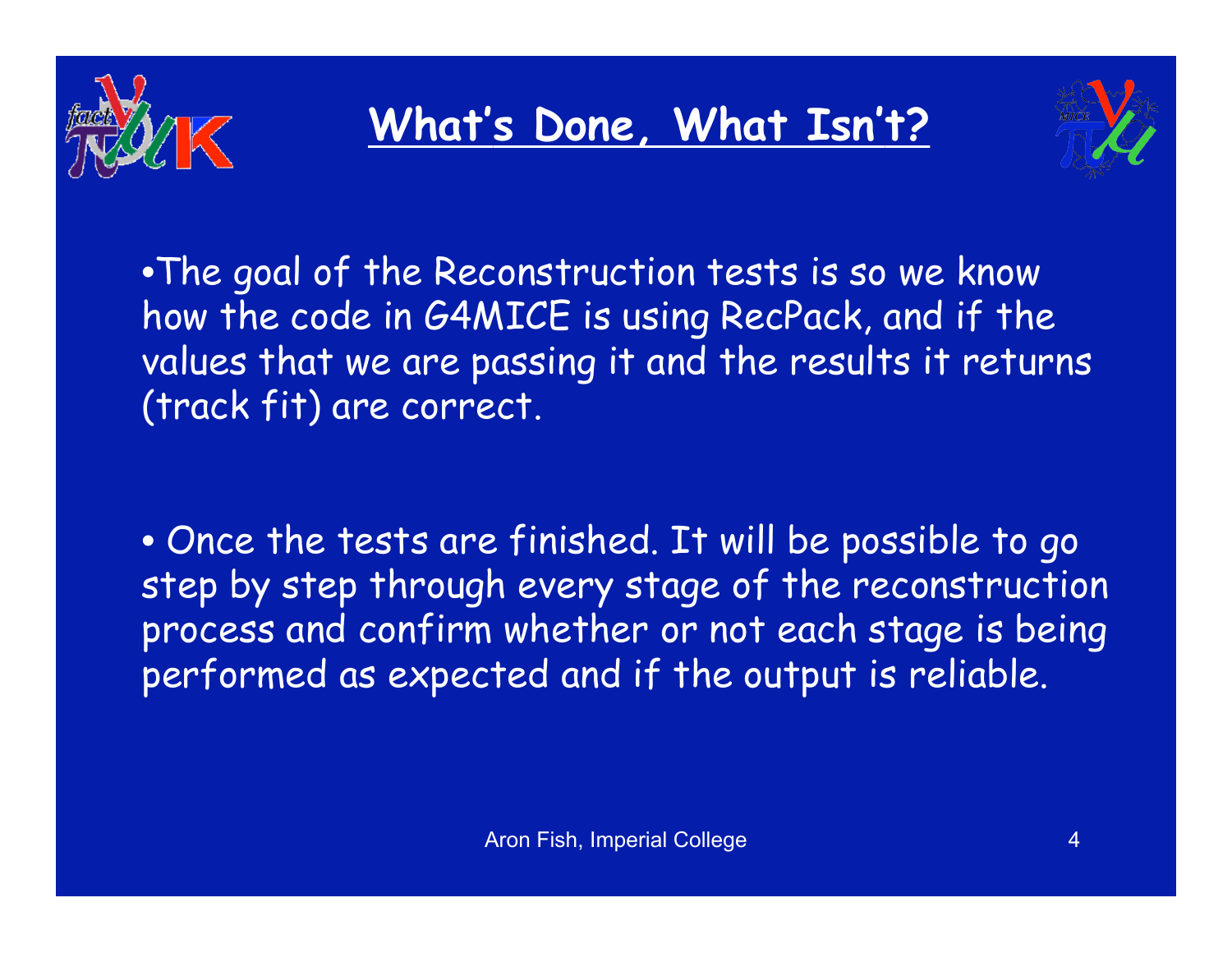

## **What' s Done, What Isn 't?**



• Once new RecPack is released, these tests will then be able to check that the new version hasn't introduced any new issues.

• At which point, use of the field map can be used and matching to TOF etc. can be achieved.

• Current work is not just for KEK analysis, it will be useful/needed for every step of MICE and the upcoming Data Challenge, so seems to slow progress now but will speed things up massively in the long term.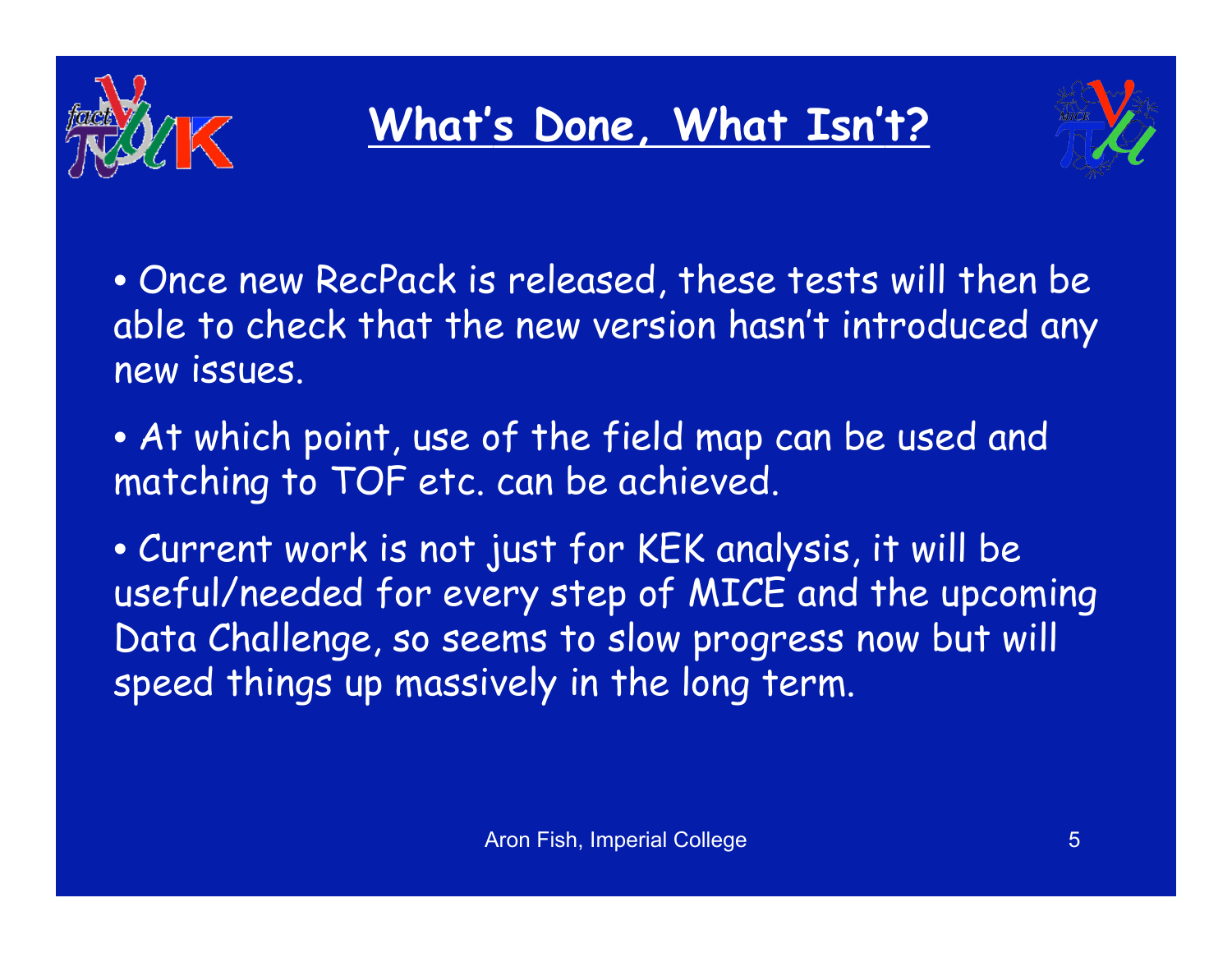

- The idea is that for each physical quantity that is being tested, we will have two parallel tests.
- The first accumulates minimum, maximum, mean, RMS, etc. of each of the quantity 's and performs a regression test with some reference output.
- A PAW hbook file is produced with one histogram per quantity.
- If the histograms look correct, then the regression tested output becomes the reference output.
- The histograms can be presented at a collaboration meeting as a benchmark for a given release 's performance.
- By doing this we can keep track of changes made and hence the performance of the reconstruction.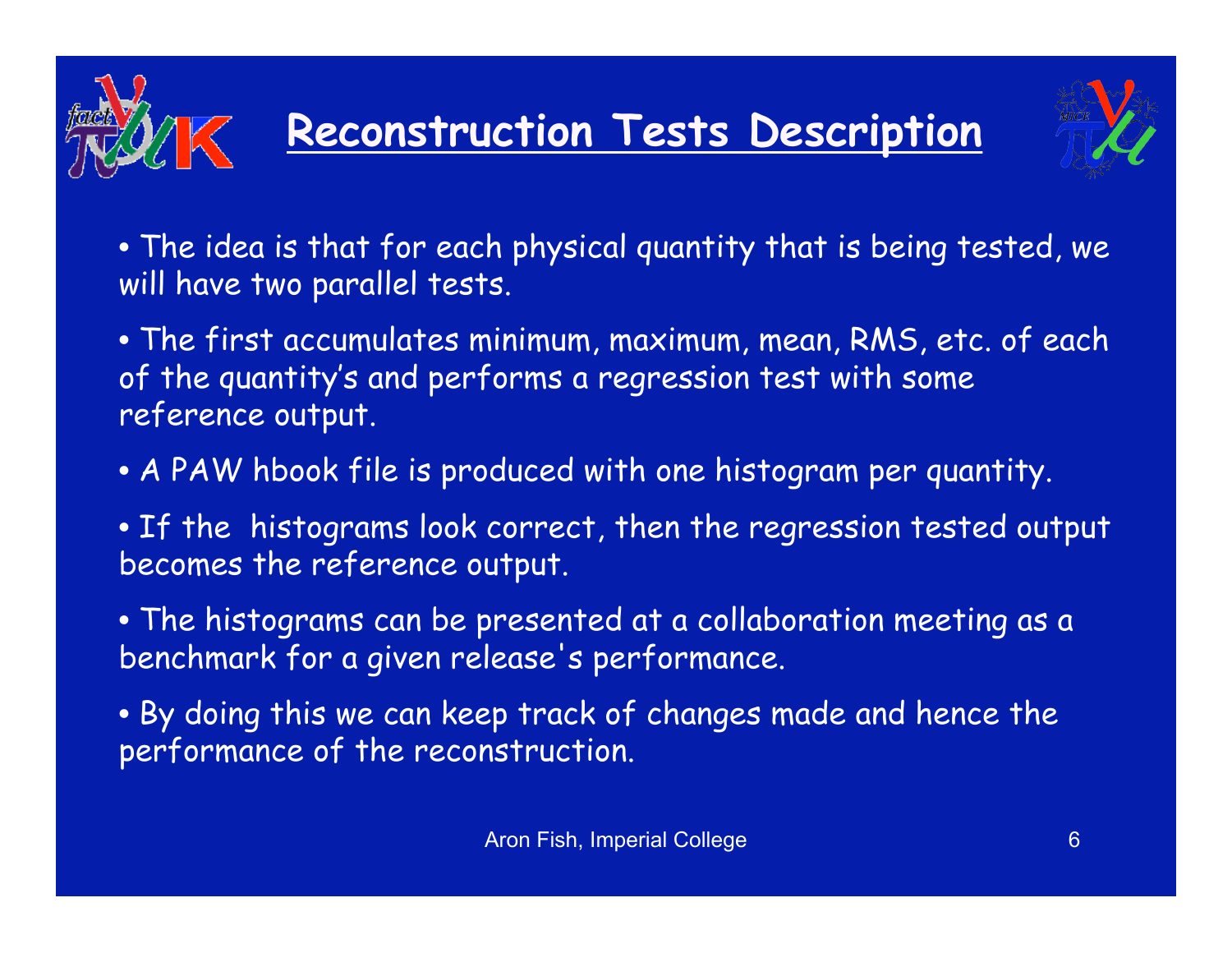# **Reconstruction Tests Description**



• Changes may be positive (e.g. the resolution of the track fit is improved slightly) in which case the reference output is updated and all future release are compared with this new, improved benchmark.

• Or could be bad changes (e.g. a sudden change in alignment resulting in non centered residuals) in which case the change in code or data files that produced the change will be rejected from a release until the bug is fixed.

• Current work is focused towards tests for:

| • SciFiDoubletCluster      |                                                 | Done                    |
|----------------------------|-------------------------------------------------|-------------------------|
| • SciFiSpacePoint          |                                                 | Done                    |
| • PatternRecognitionNoB    | (i.e. the stright line fit)                     | <b>Work in Progress</b> |
| • PatternRecognitionBField | (i.e. the helix fit)                            | Done                    |
| • KalmanFitNoB             | (i.e. the full reconstruction) Work in Progress |                         |
| • KalmanFitBField          | (i.e. the full reconstruction) Done             |                         |

Aron Fish, Imperial College 7 • Eventually, we will also add tests of global matching, extrapolations, PID, etc...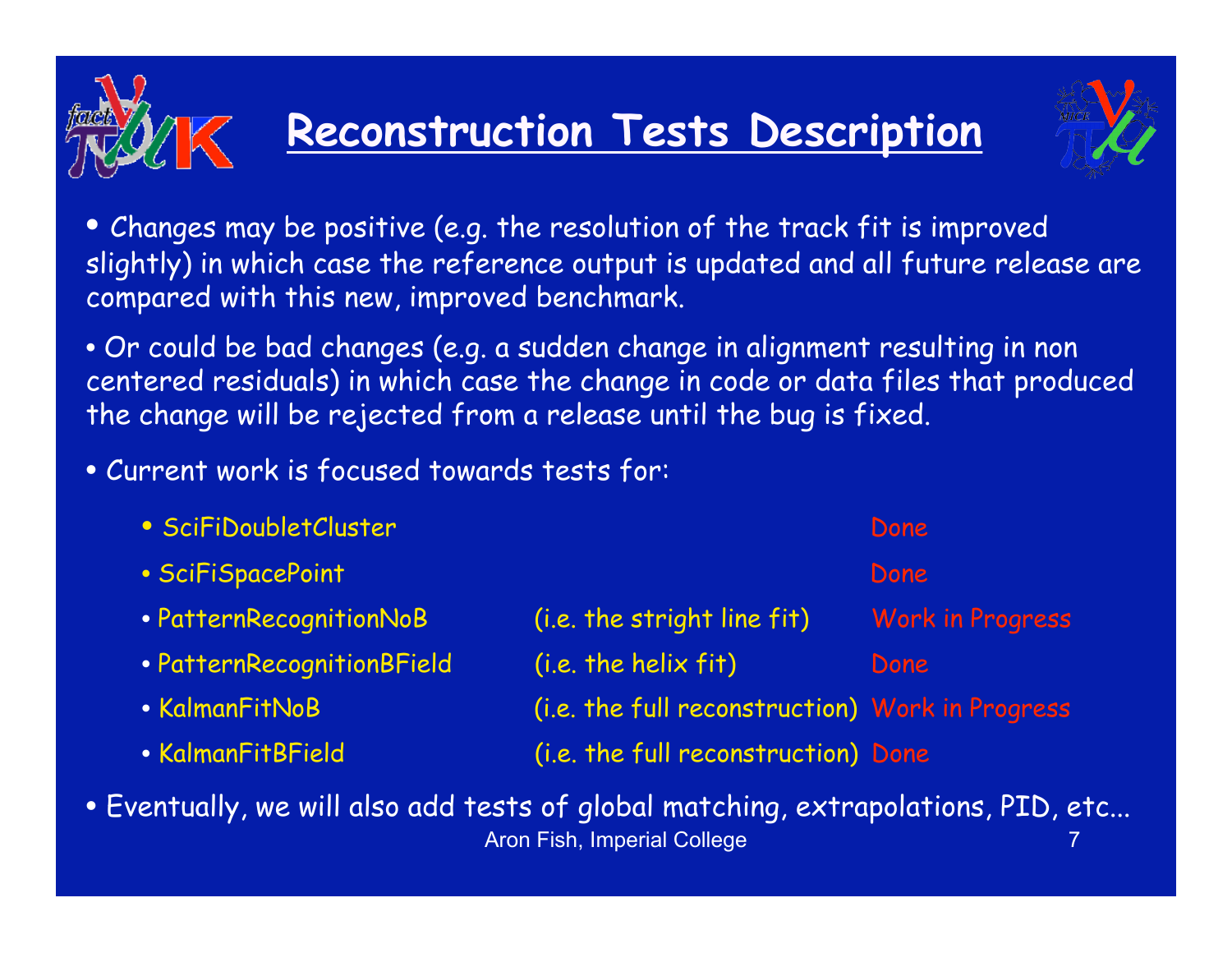## **Reconstruction Tests Description**



In each case, an example of the physical variables that are tested should include (but are not limited to):

- Reconstructed position (x, y, z) and momentum (px, py, pz, pt)
- MC Truth position (x, y, z) and momentum (px, py, pz, pt)
- Reconstructed position (x, y, z) and momentum (px, py, pz, pt)
- Reconstructed position vs MC Truth position for each (x, y, z)
- Reconstructed momentum vs MC Truth momentum for each (x, y, z, t)
- Position Resolution (x, y, z)
- Momentum Resolution (x, y, z, t)
- Position Pulls (x, y, z)
- Momentum Pulls (x, y, z, t)

• The next few slides will show results of the SciFiSpacePointTest, plots of doublets and triplets for both KEK and MICE stage 6.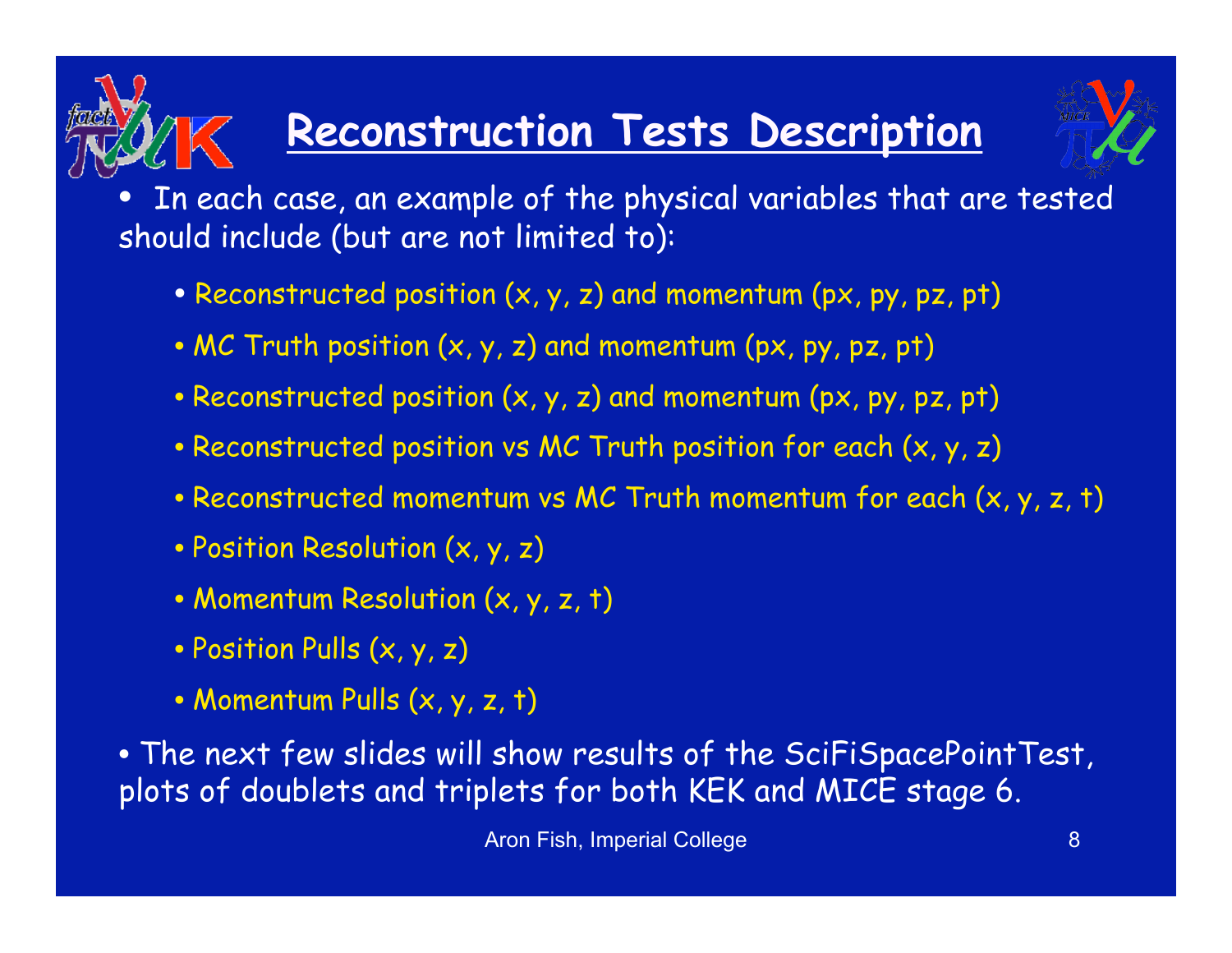

Aron Fish, Imperial College 9 and 1999 and 1999 and 1999 and 1999 and 1999 and 1999 and 1999 and 1999 and 1999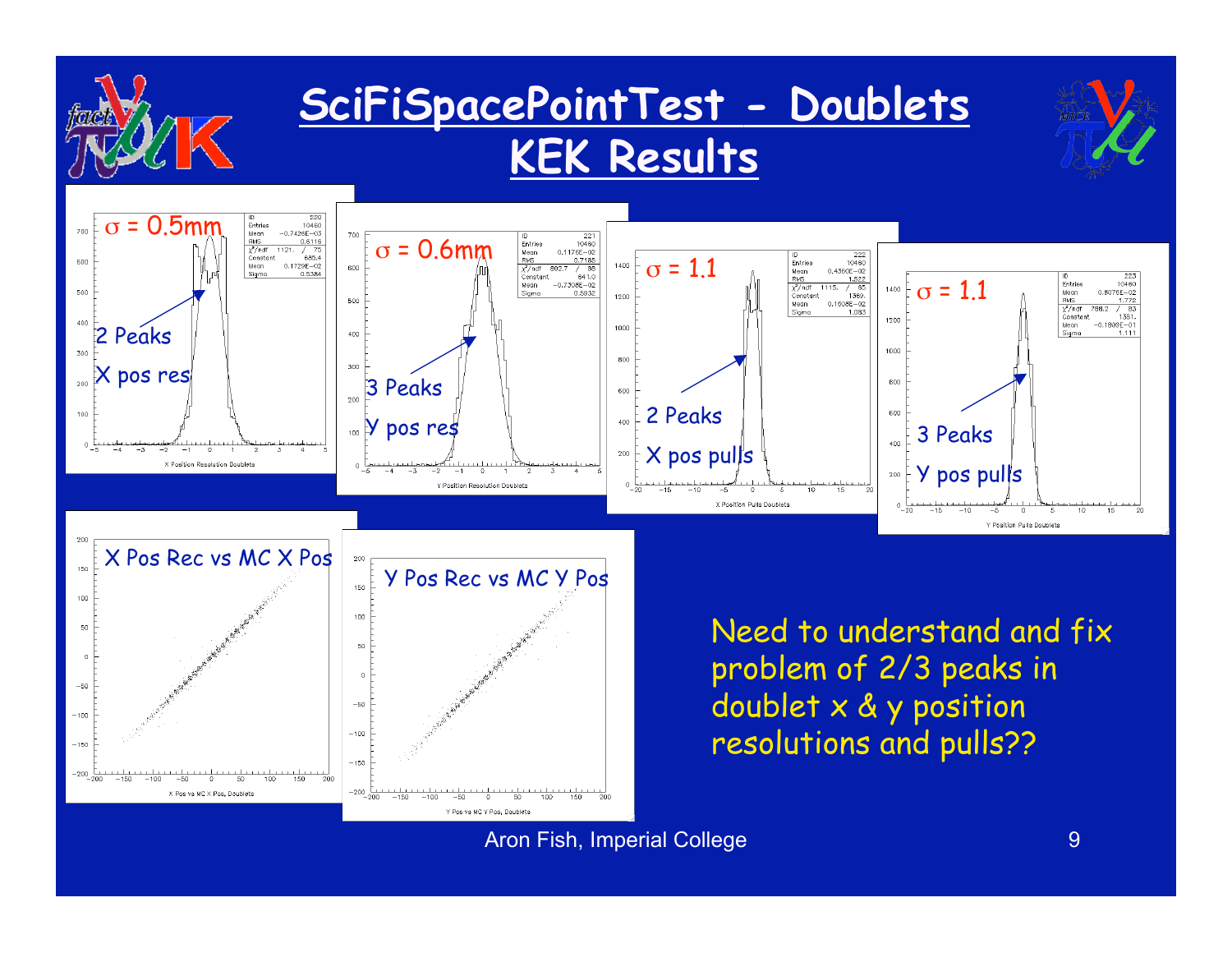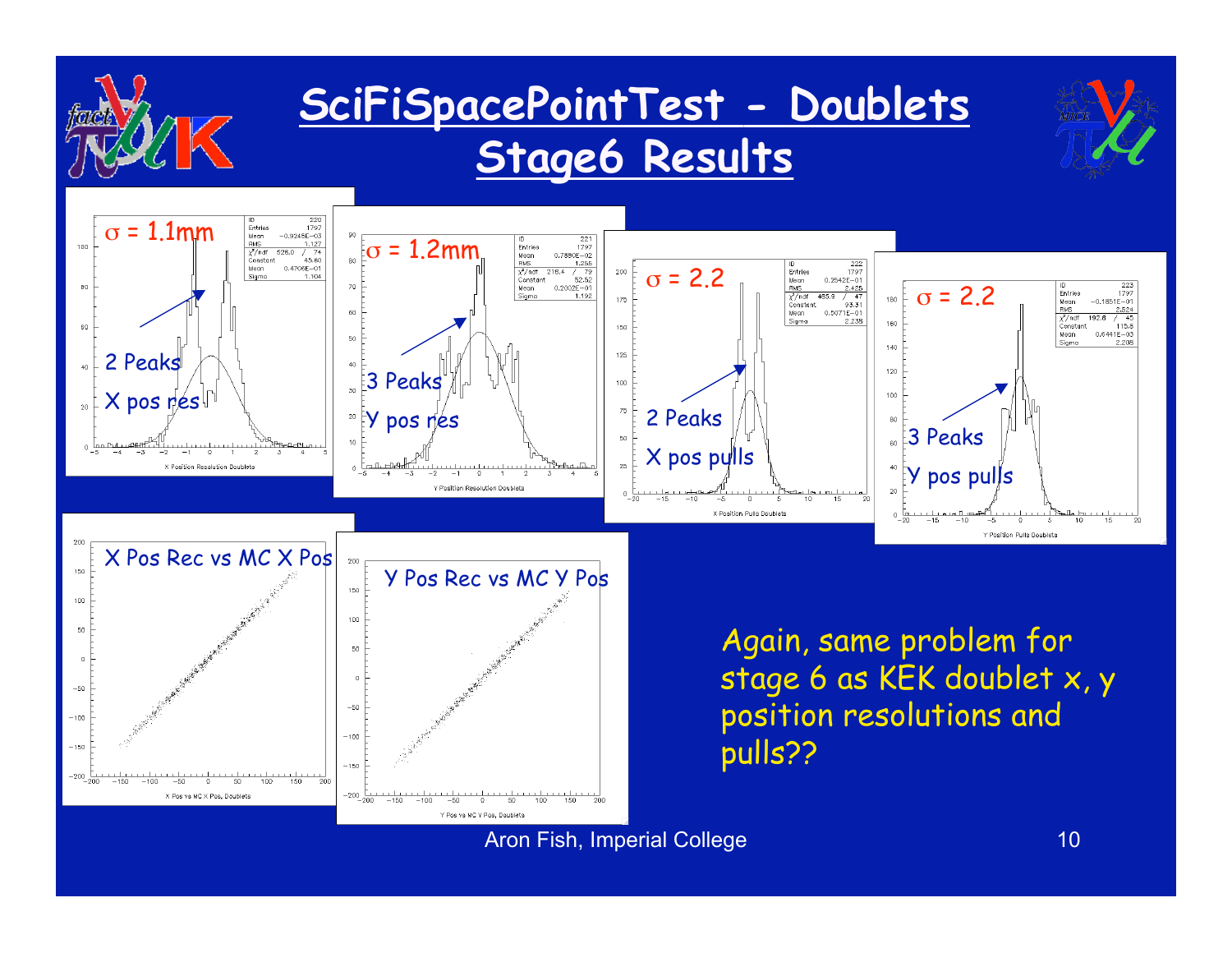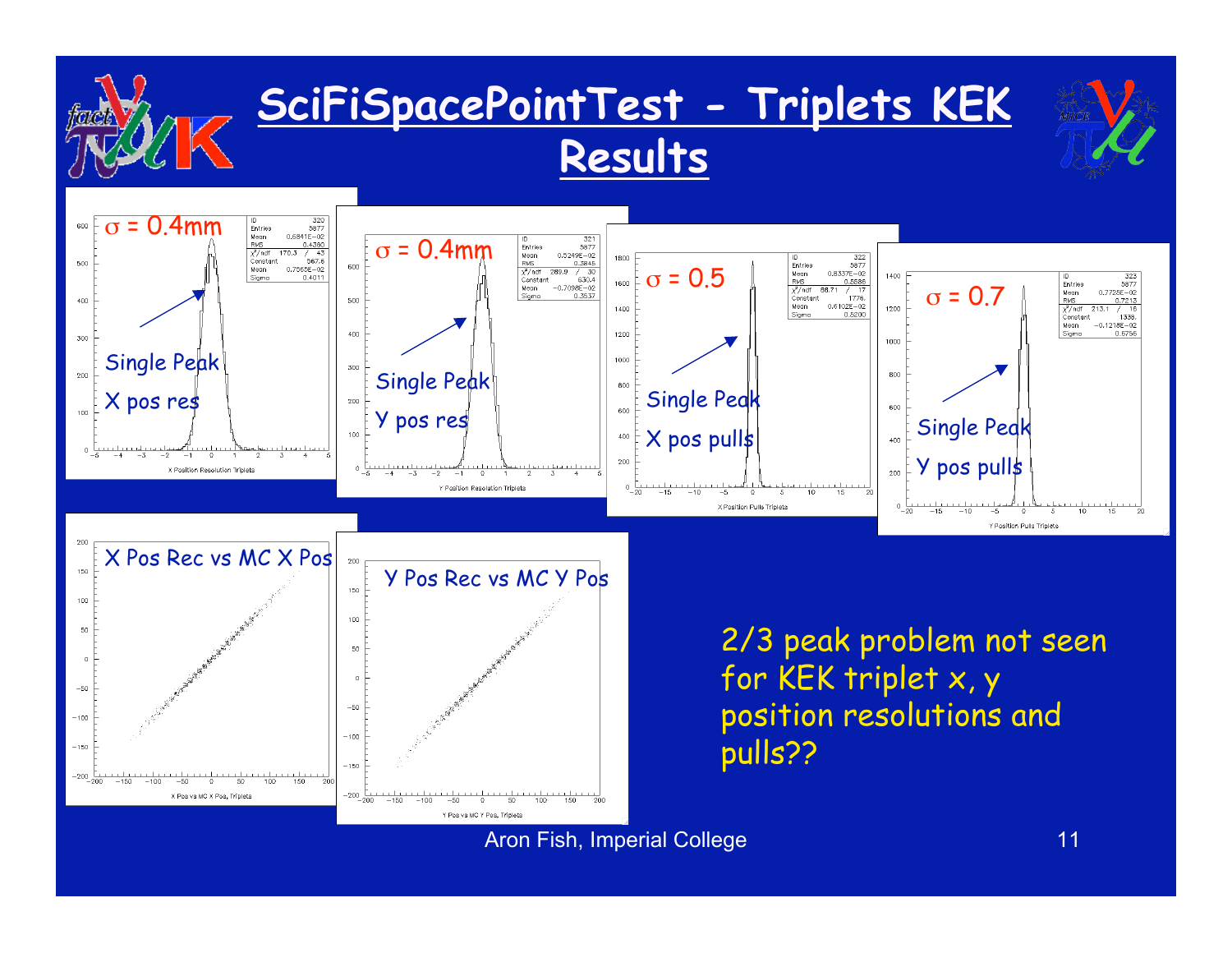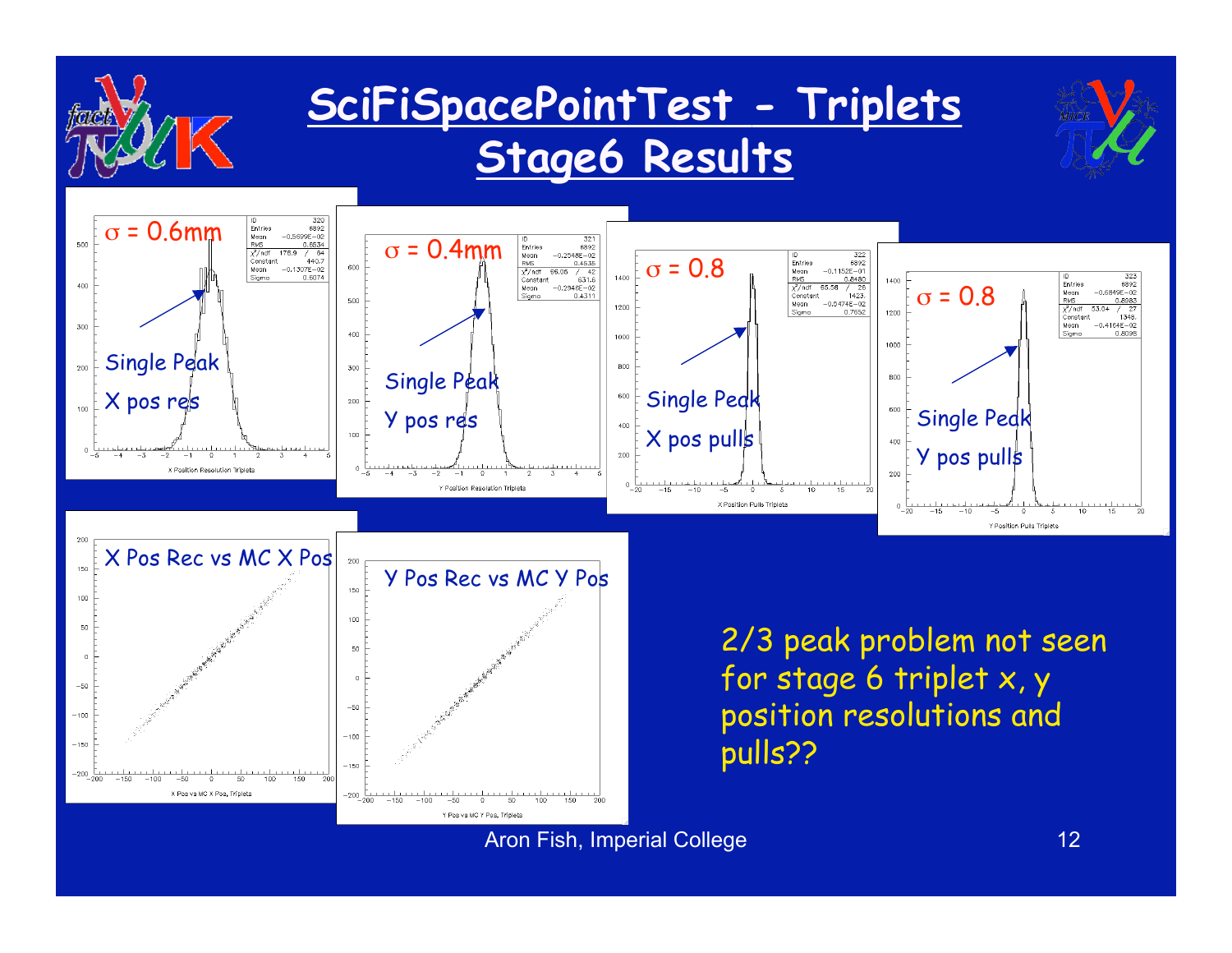



•Need to understand why we are seeing 2 peaks for x position & pulls and 3 peaks for y position & pulls? Problem only seen for doublets??

- In the last few days (since tracker workshop) we have being going through the maths by hand to try and verify that each stage is working correctly.
	- So far we have verified that the hit position is being simulated correctly, giving the correct fibre for the hit.
	- Also, the maths in G4MICE to calculate the clusters crossing position has been checked and is correct.
	- Other possible reasons? Still searching…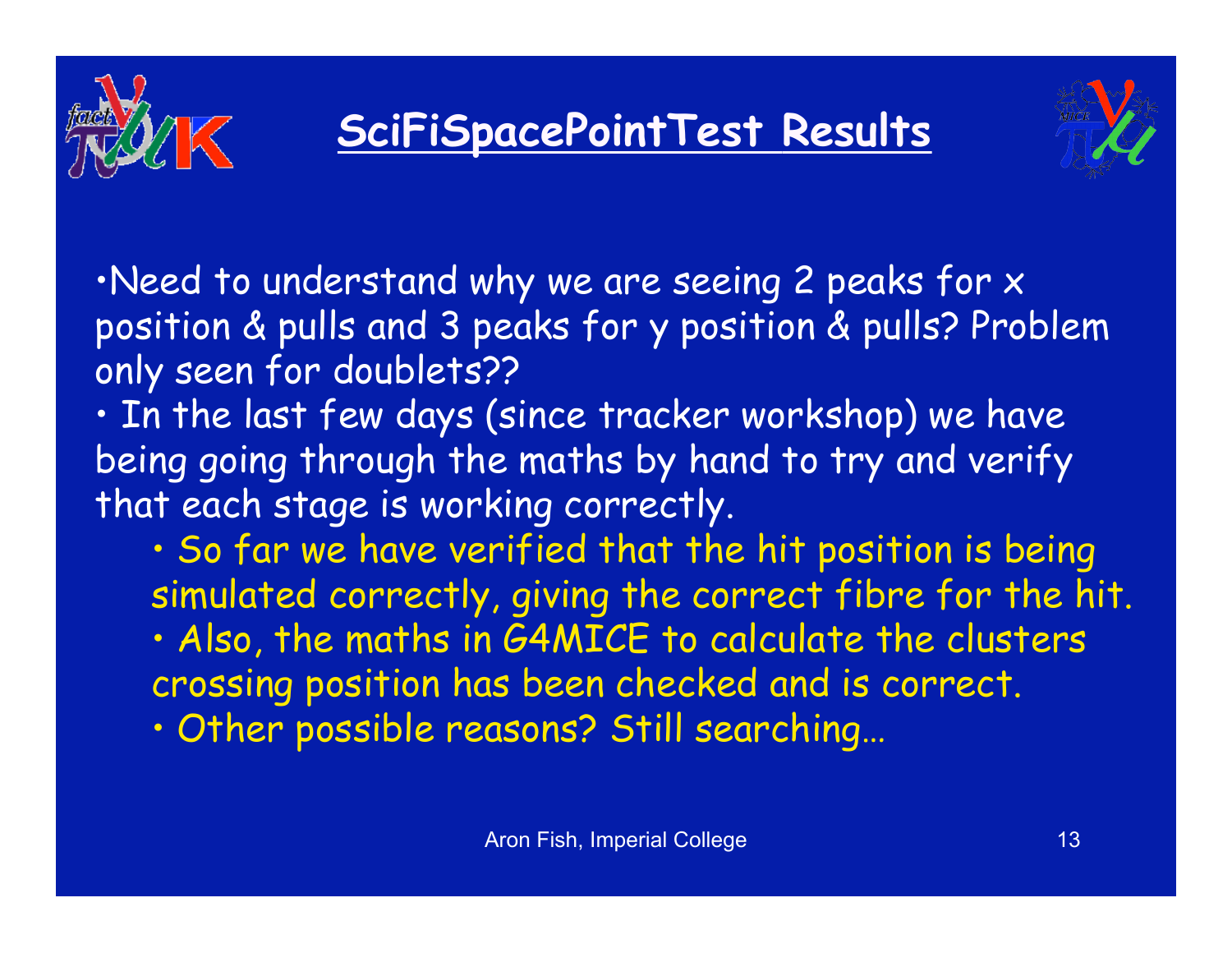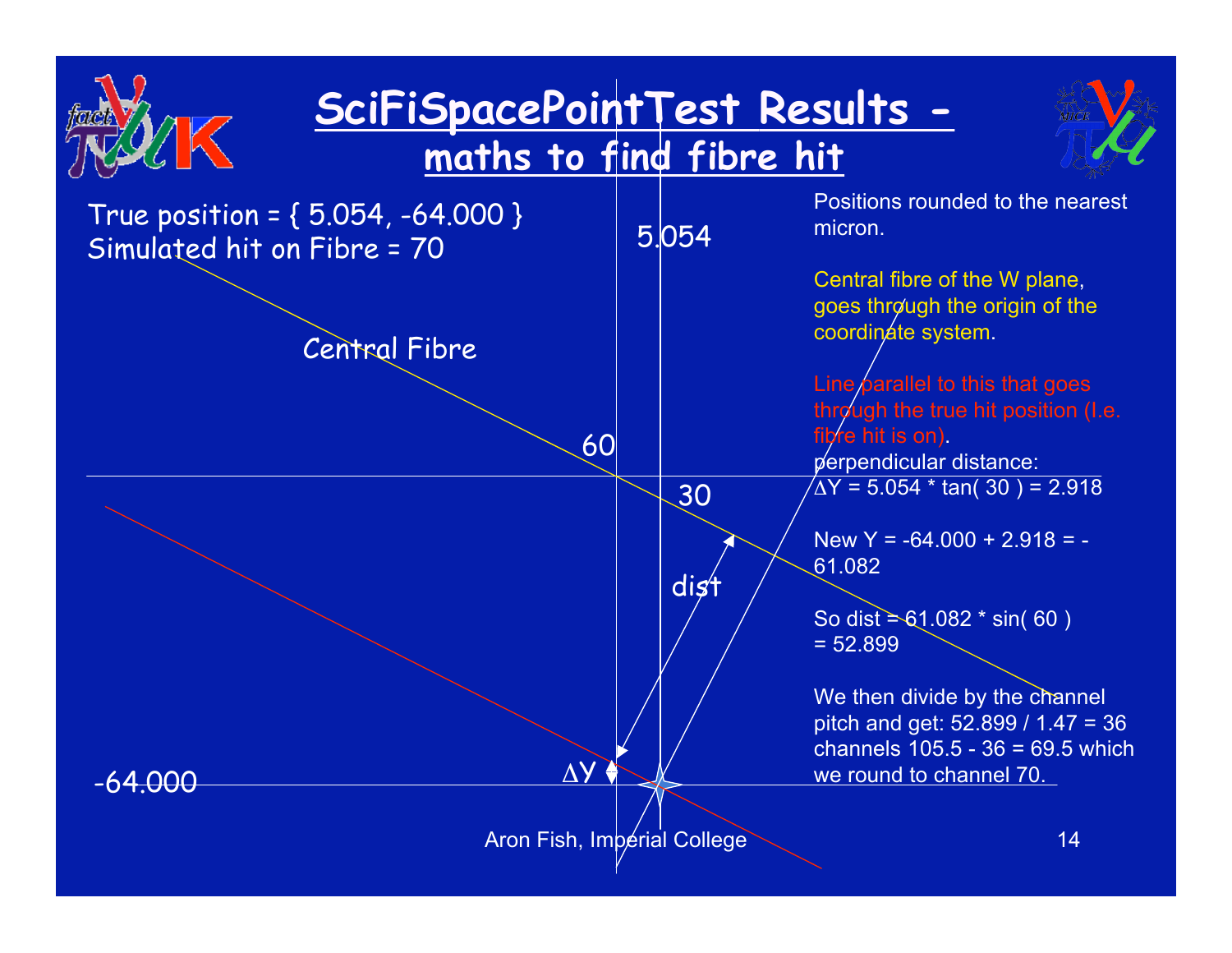

#### **SciFiSpacePointTest Results**





Results with MCS switched off we see an interesting effect: X position Resolution: 4 peaks? Means ~ channel pitch/2 apart Y position Resolution: 3 peaks? Means ~ channel pitch apart